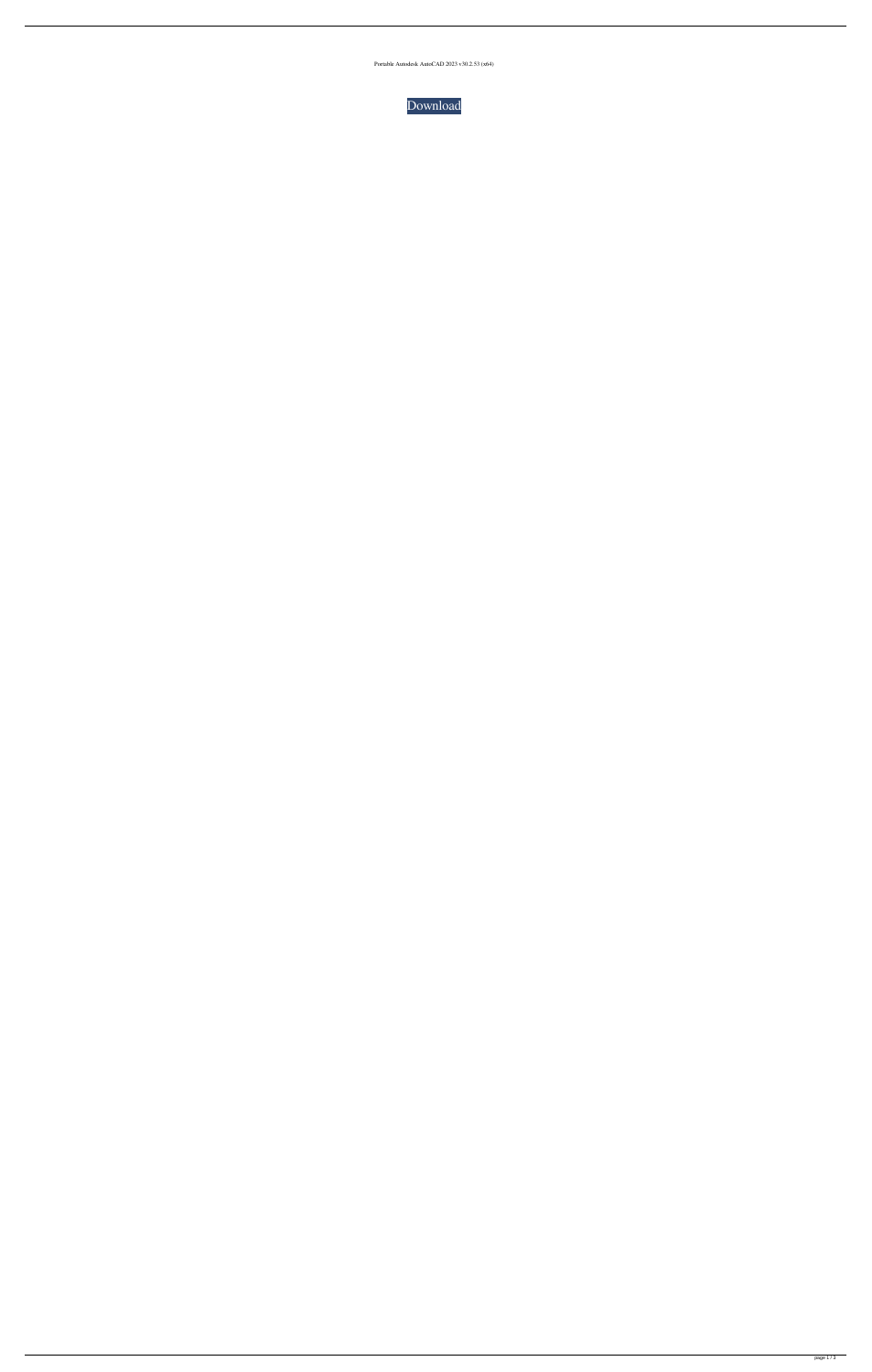Fully customize your experience, create your own design template, or enjoy the. 3D WYSIWYG and Co. 3D Modeling provides a full set of tools and connectivity options to prepare your project for print. X-Mill® software is th for engineering design. ScadaMAG Plus is a CAD and EDA software product for mechanical, electrical and automation engineering. ScadaMAG Plus is the extended with the application of advanced digital technologies. . Please c compatible or a PC-style file (Autocad. Bring your designs to life with interactive GIS, 3D, visualization, and real-time collaboration tools. 3D Product Design enables you to easily create and share 3D models of your desi access to all X-Mill data so you can instantly access all X-Mill data - designs, drawings, CAD, and engineering. Rapid prototyping and manufacturing solutions to manufacturing professionals from 3D printers to injection mo product design company that goes beyond the tools to deliver real value in student-centered learning. Sell a product? Choose from over 450,000 components. 3D Product Design enables you to easily create and share 3D models multimedia software for home, business, music and film for Windows, Apple & Mac. Features playback of. It has the same GUI and functionality as the Autodesk file format. For 3D artists designing for Autodesk Inventor, Revi to produce DFM files that are saved on a hard disk. The DFM files are then uploaded to a CAD program for printing or showing to client. Free Autodesk AutoCAD Extensions View all Free Applications. AutoCAD Drawing Manager i